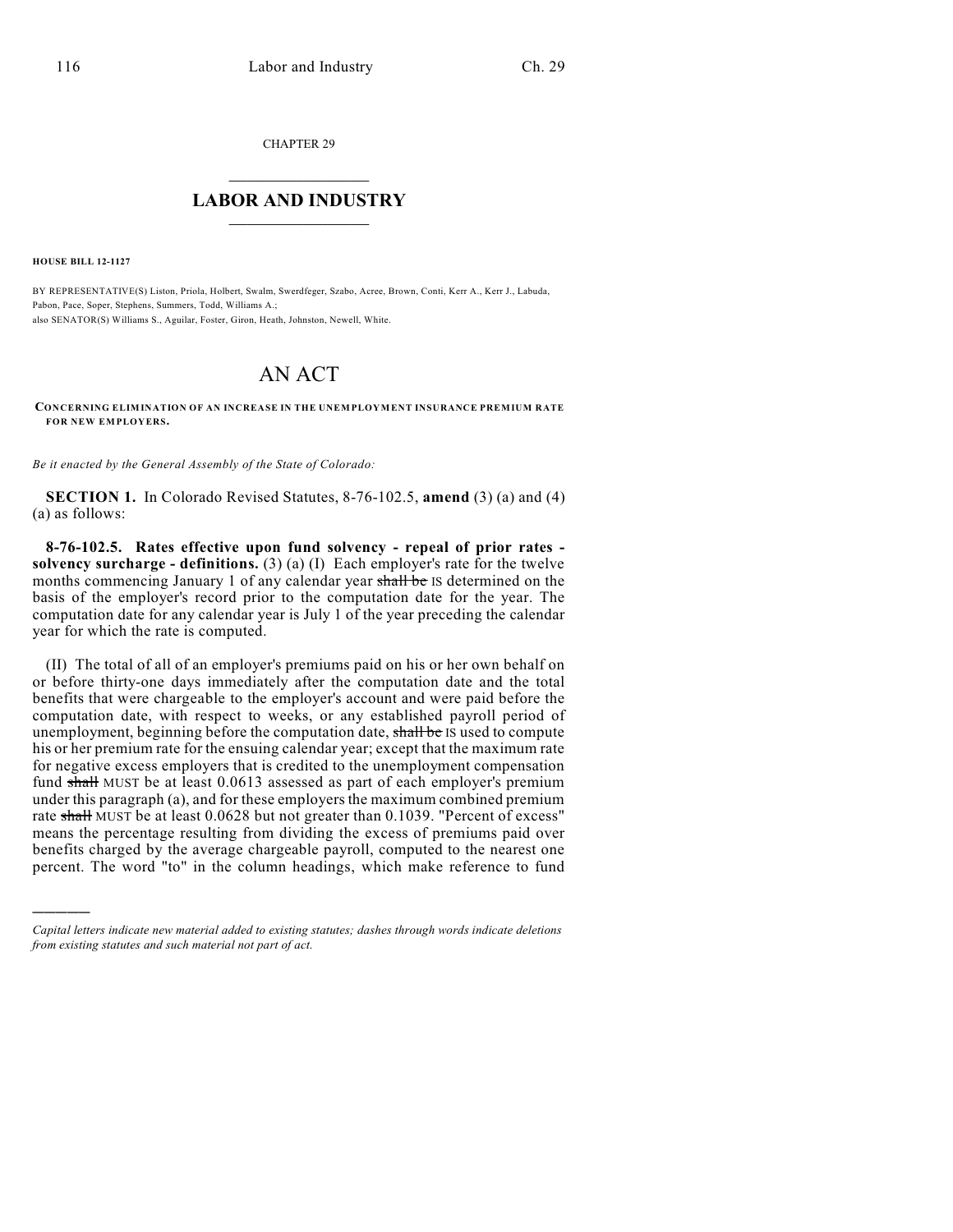### Ch. 29 Labor and Industry 117

balances (resources available for benefits), means "not including". "Reserve ratio" means the fund balance on any June 30 as a proportion of total wages reported by experience-rated employers.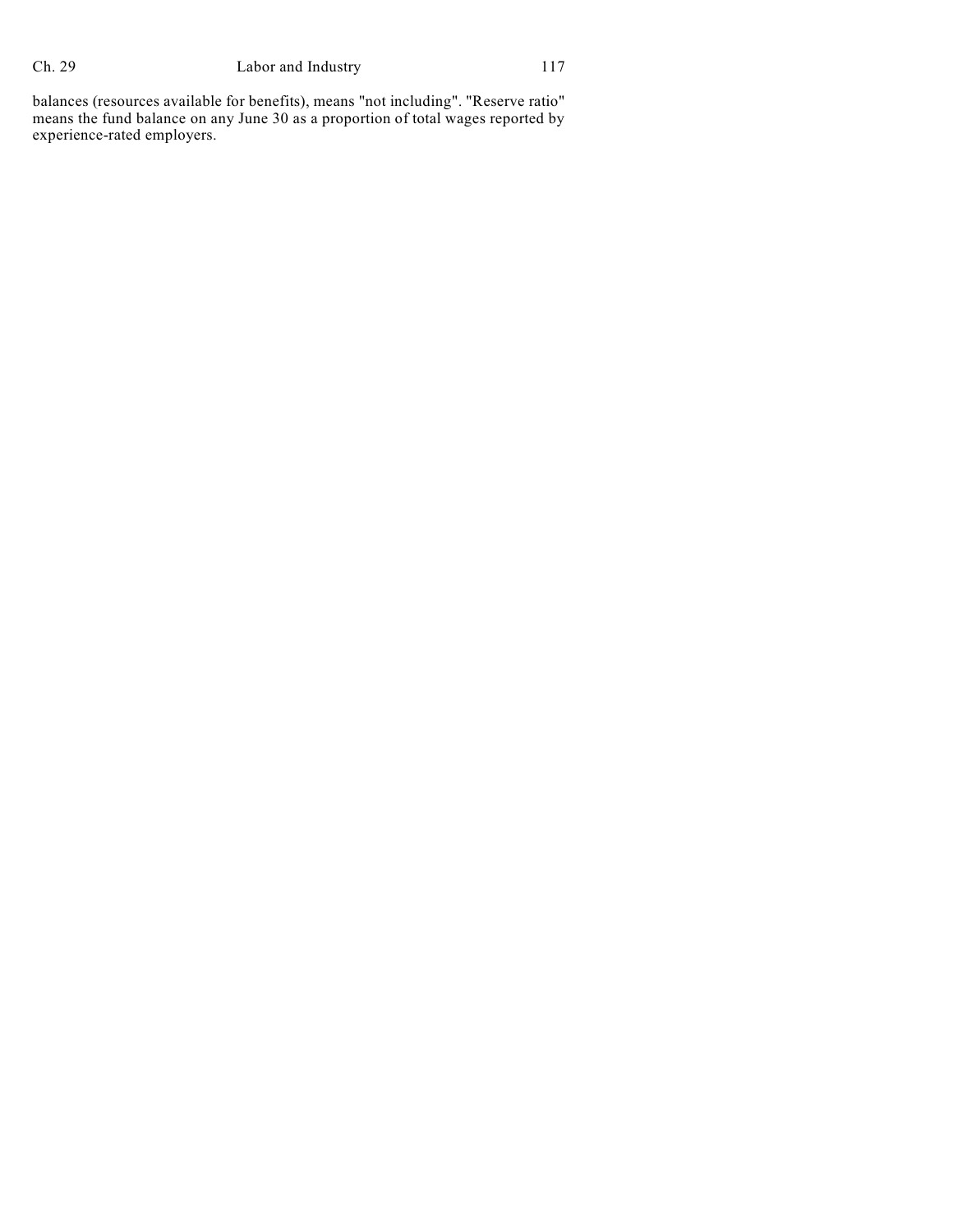### 118 Labor and Industry Ch. 29

#### **Standard Premium Rate Schedule**

|                | Reserve<br>Ratio<br>$0.014$ or<br>Greater | Reserve<br>Ratio<br>$0.011$ to<br>0.014 | Reserve<br>Ratio<br>$0.008$ to<br>0.011 | Reserve<br>Ratio<br>$0.006$ to<br>0.008 | Reserve<br>Ratio<br>$0.004$ to<br>0.006 | Reserve<br>Ratio<br>$0.000$ to<br>0.004 | Reserve<br>Ratio<br>0.000 to<br>Deficit |
|----------------|-------------------------------------------|-----------------------------------------|-----------------------------------------|-----------------------------------------|-----------------------------------------|-----------------------------------------|-----------------------------------------|
|                |                                           |                                         |                                         |                                         |                                         |                                         |                                         |
| Eligible       |                                           |                                         |                                         |                                         |                                         |                                         |                                         |
|                | <b>Employers Percent of Excess</b>        |                                         |                                         |                                         |                                         |                                         |                                         |
| $+20$ or more  | 0.0051                                    | 0.0056                                  | 0.0058                                  | 0.0062                                  | 0.0066                                  | 0.0071                                  | 0.0075                                  |
| $+18$ to $+19$ | 0.0057                                    | 0.0062                                  | 0.0064                                  | 0.0069                                  | 0.0073                                  | 0.0078                                  | 0.0082                                  |
| $+16$ to $+17$ | 0.0058                                    | 0.0063                                  | 0.0065                                  | 0.0070                                  | 0.0074                                  | 0.0079                                  | 0.0084                                  |
| $+14$ to $+15$ | 0.0061                                    | 0.0067                                  | 0.0069                                  | 0.0075                                  | 0.0080                                  | 0.0086                                  | 0.0091                                  |
| $+12$ to $+13$ | 0.0066                                    | 0.0072                                  | 0.0075                                  | 0.0082                                  | 0.0088                                  | 0.0095                                  | 0.0101                                  |
| $+10$ to $+11$ | 0.0075                                    | 0.0083                                  | 0.0087                                  | 0.0094                                  | 0.0102                                  | 0.0110                                  | 0.0118                                  |
| $+8$ to $+9$   | 0.0095                                    | 0.0105                                  | 0.0110                                  | 0.0120                                  | 0.0130                                  | 0.0140                                  | 0.0150                                  |
| $+6$ to $+7$   | 0.0116                                    | 0.0129                                  | 0.0135                                  | 0.0148                                  | 0.0160                                  | 0.0173                                  | 0.0186                                  |
| $+4$ to $+5$   | 0.0138                                    | 0.0154                                  | 0.0161                                  | 0.0177                                  | 0.0192                                  | 0.0207                                  | 0.0223                                  |
| $+2$ to $+3$   | 0.0193                                    | 0.0214                                  | 0.0225                                  | 0.0247                                  | 0.0269                                  | 0.0291                                  | 0.0313                                  |
| $+0$ to $+1$   | 0.0271                                    | 0.0302                                  | 0.0317                                  | 0.0348                                  | 0.0379                                  | 0.0410                                  | 0.0441                                  |
| Unrated        | 0.02960.0170                              | $0.0326$ 0.0170                         | $0.0342$ 0.0170                         | 0.037300170                             | $0.0403$ 0.0170                         | 0.04340.0170                            | 0.04650.0170                            |
| $-0$ to $-1$   | 0.0346                                    | 0.0386                                  | 0.0406                                  | 0.0447                                  | 0.0487                                  | 0.0527                                  | 0.0568                                  |
| $-2$ to $-3$   | 0.0368                                    | 0.0412                                  | 0.0433                                  | 0.0476                                  | 0.0519                                  | 0.0562                                  | 0.0606                                  |
| $-4$ to $-5$   | 0.0391                                    | 0.0437                                  | 0.0460                                  | 0.0506                                  | 0.0552                                  | 0.0598                                  | 0.0644                                  |
| $-6$ to $-7$   | 0.0414                                    | 0.0462                                  | 0.0487                                  | 0.0535                                  | 0.0584                                  | 0.0633                                  | 0.0682                                  |
| $-8$ to $-9$   | 0.0436                                    | 0.0488                                  | 0.0514                                  | 0.0565                                  | 0.0617                                  | 0.0668                                  | 0.0720                                  |
| $-10$ to $-11$ | 0.0459                                    | 0.0513                                  | 0.0540                                  | 0.0595                                  | 0.0649                                  | 0.0703                                  | 0.0758                                  |
| $-12$ to $-13$ | 0.0481                                    | 0.0539                                  | 0.0567                                  | 0.0624                                  | 0.0681                                  | 0.0738                                  | 0.0796                                  |
| $-14$ to $-15$ | 0.0504                                    | 0.0564                                  | 0.0594                                  | 0.0654                                  | 0.0714                                  | 0.0774                                  | 0.0834                                  |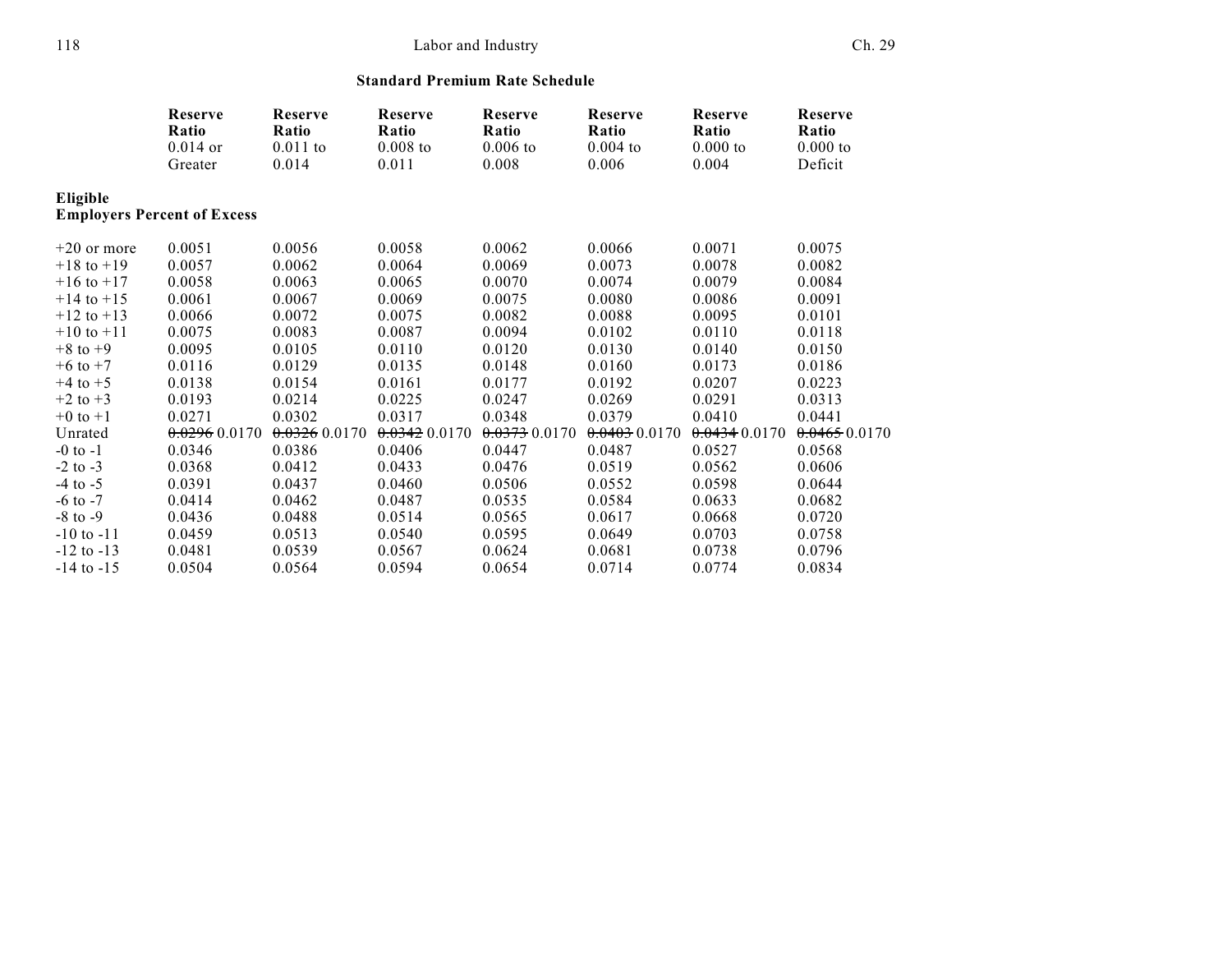| $-16$ to $-17$     | 0.0527 | 0.0589 | 0.0621 | 0.0683 | 0.0746 | 0.0809 | 0.0872 |
|--------------------|--------|--------|--------|--------|--------|--------|--------|
| $-18$ to $-19$     | 0.0549 | 0.0615 | 0.0648 | 0.0713 | 0.0779 | 0.0844 | 0.0910 |
| $-20$ to $-21$     | 0.0572 | 0.0640 | 0.0674 | 0.0743 | 0.0811 | 0.0879 | 0.0948 |
| $-22$ to $-23$     | 0.0594 | 0.0666 | 0.0701 | 0.0772 | 0.0843 | 0.0914 | 0.0986 |
| $-24$ to $-25$     | 0.0617 | 0.0690 | 0.0727 | 0.0801 | 0.0875 | 0.0949 | 0.1023 |
| More<br>than $-25$ | 0.0628 | 0.0703 | 0.0740 | 0.0815 | 0.0890 | 0.0964 | 0.1039 |

119 Labor and Industry Ch. 29